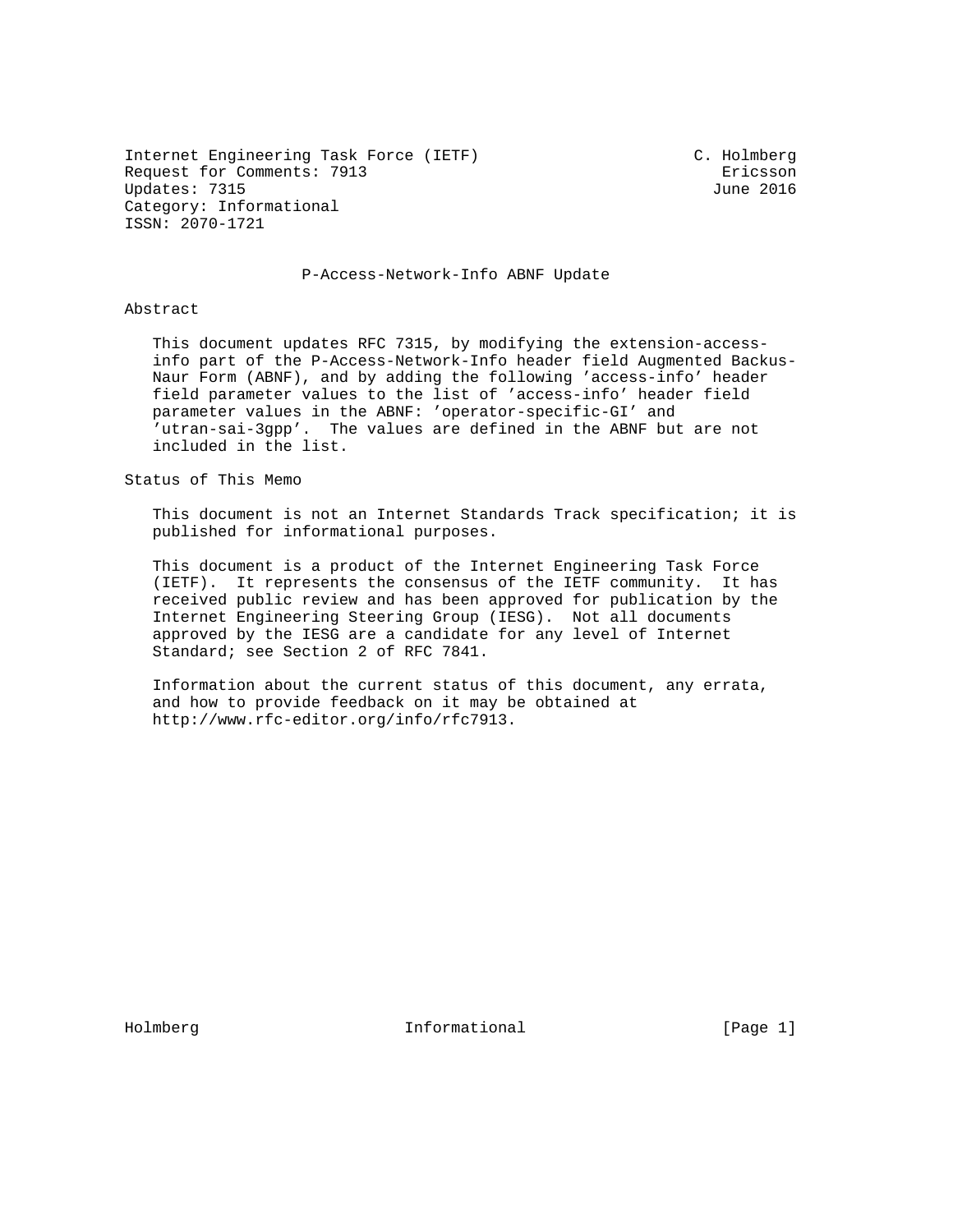Copyright Notice

 Copyright (c) 2016 IETF Trust and the persons identified as the document authors. All rights reserved.

 This document is subject to BCP 78 and the IETF Trust's Legal Provisions Relating to IETF Documents (http://trustee.ietf.org/license-info) in effect on the date of publication of this document. Please review these documents carefully, as they describe your rights and restrictions with respect to this document. Code Components extracted from this document must include Simplified BSD License text as described in Section 4.e of the Trust Legal Provisions and are provided without warranty as described in the Simplified BSD License.

Table of Contents

## 1. Introduction

 [RFC7315] defines the Session Initiation Protocol (SIP) [RFC3261] P-Access-Network-Info header field.

 The header field syntax contains an 'access-info' header field parameter, with a set of pre-defined values. Most pre-defined values follow the 'generic-param' rule [RFC3261]. However, currently the Augmented Backus-Naur Form (ABNF) [RFC5234] in [RFC7315] requires new values to follow the 'gen-value' rule [RFC3261], which is more restrictive than 'generic-param'. There is no justification for the restriction, and new values have already been defined following the 'generic-param' rule.

 The ABNF also defines the following 'access-info' header field parameter values: 'operator-specific-GI' and 'utran-sai-3gpp'. However, the values are not included in the list of 'access-info' values.

 This document updates Section 5.4 of [RFC7315], by modifying the extension-access-info part of the P-Access-Network-Info header field ABNF.

Holmberg Informational [Page 2]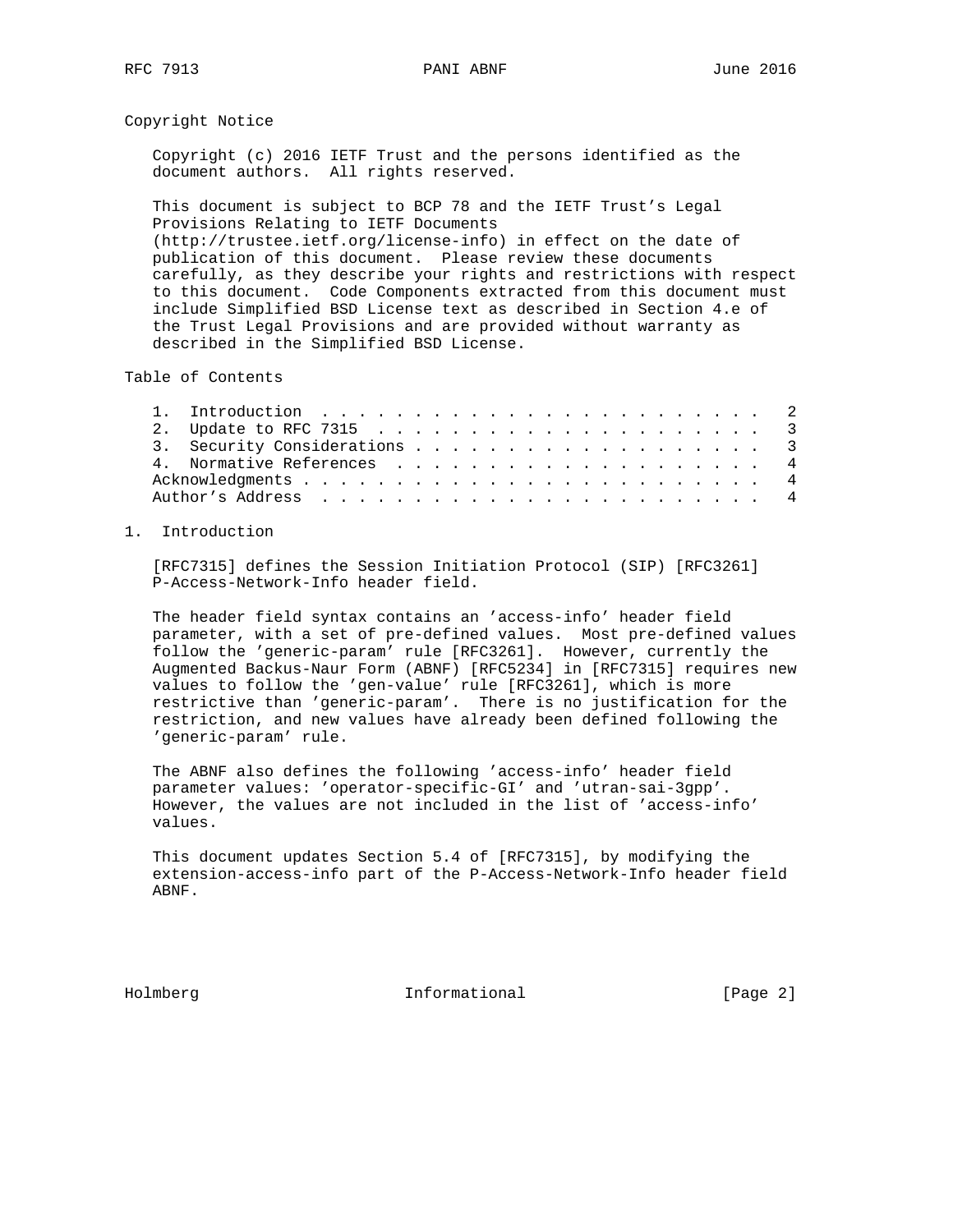As the P-Access-Network-Info header field is mainly used in networks defined by the 3rd-Generation Partnership Project (3GPP), where new values following the 'generic-param' rule have been defined [TS.3GPP.24.229], the update is not considered to cause issues with backward compatibility.

2. Update to RFC 7315

 This section updates the ABNF defined in Section 5.4 of RFC 7315, as described below:

Old syntax:

| access-info                       | = cqi-3qpp / utran-cell-id-3qpp          |
|-----------------------------------|------------------------------------------|
|                                   | dsl-location / i-wlan-node-id /          |
|                                   | $ci-3app2$ / eth-location /              |
|                                   | ci-3gpp2-femto / fiber-location /        |
|                                   | np / gstn-location /local-time-zone /    |
|                                   | dvb-rcs2-node-id / extension-access-info |
| np                                | = "network-provided"                     |
| extension-access-info = gen-value |                                          |

New syntax:

| access-info                           | = cgi-3gpp / utran-cell-id-3gpp /         |
|---------------------------------------|-------------------------------------------|
|                                       | dsl-location / i-wlan-node-id /           |
|                                       | $ci$ -3qpp2 / eth-location /              |
|                                       | ci-3gpp2-femto / fiber-location /         |
|                                       | np / gstn-location /local-time-zone /     |
|                                       | dvb-rcs2-node-id / operator-specific-GI / |
|                                       | utran-sai-3gpp / extension-access-info    |
| np                                    | = "network-provided"                      |
| extension-access-info = generic-param |                                           |

3. Security Considerations

 The security considerations for the P-Access-Network-Info header field are defined in [RFC7315]. The ABNF update defined in this document does not impact the security considerations.

Holmberg 111 Informational 111 Informational [Page 3]